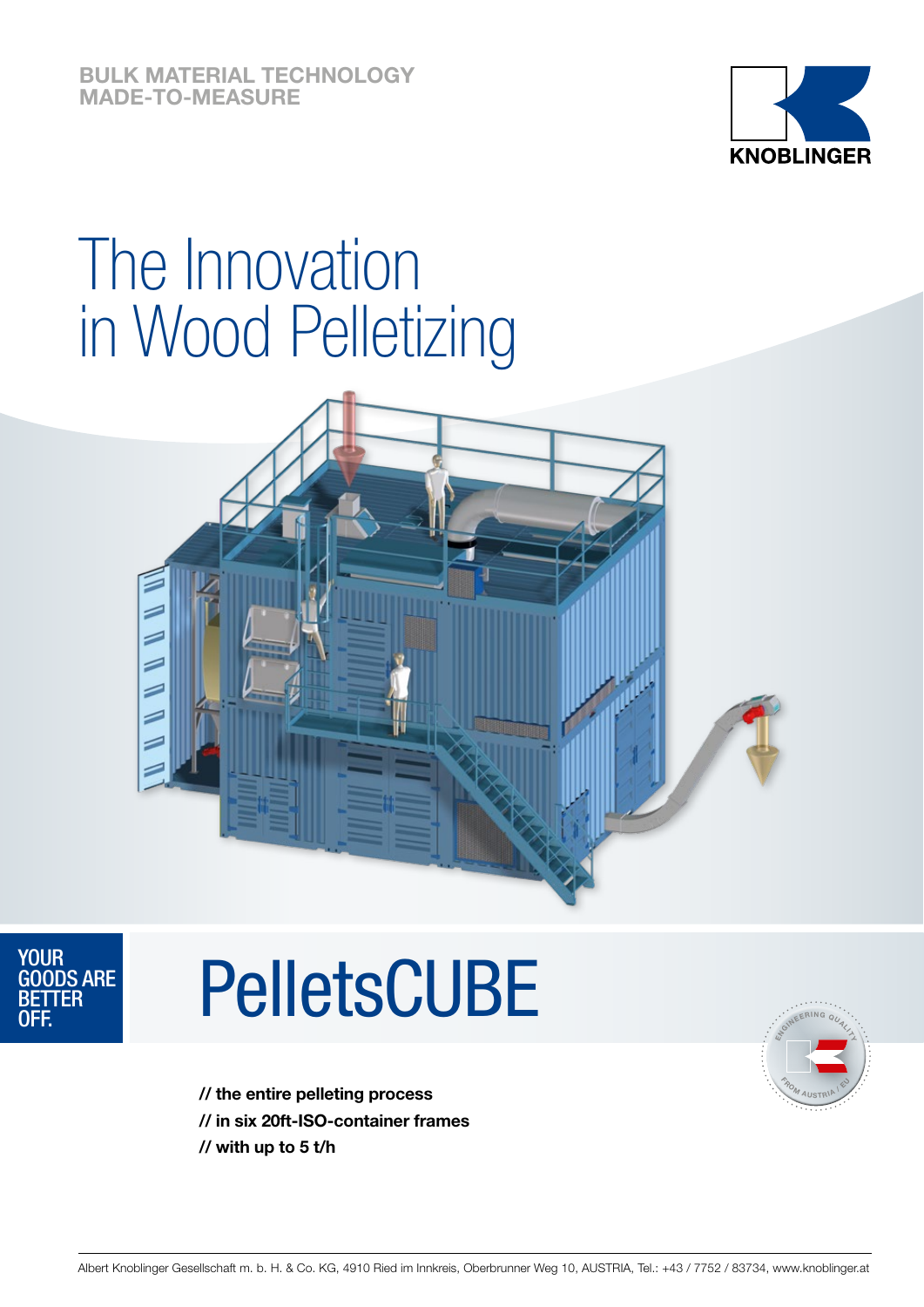### [ PelletsCUBE ]

## THE CONCEPT



Conventional wood pelleting plants generally consist of individual machines, which are typically assembled on-site in a building to form a complete plant. The advantages lie in the use of tried-andtested equipment, which at the same time enables individual throughput and system configuration design. However, the time and effort required for assembly and installation of the system, in conjunction with the resulting costs, is considerable.

This is precisely where the PelletsCUBE concept comes into its own. The entire system is installed in the factory within six standard container frames, which can be assembled on site to form a complete production system in a very short period of time. This saves time and money.

This, of course, includes the complete plant control system and electrical installation, as well as the compressed air supply, cooling systems and safety engineering.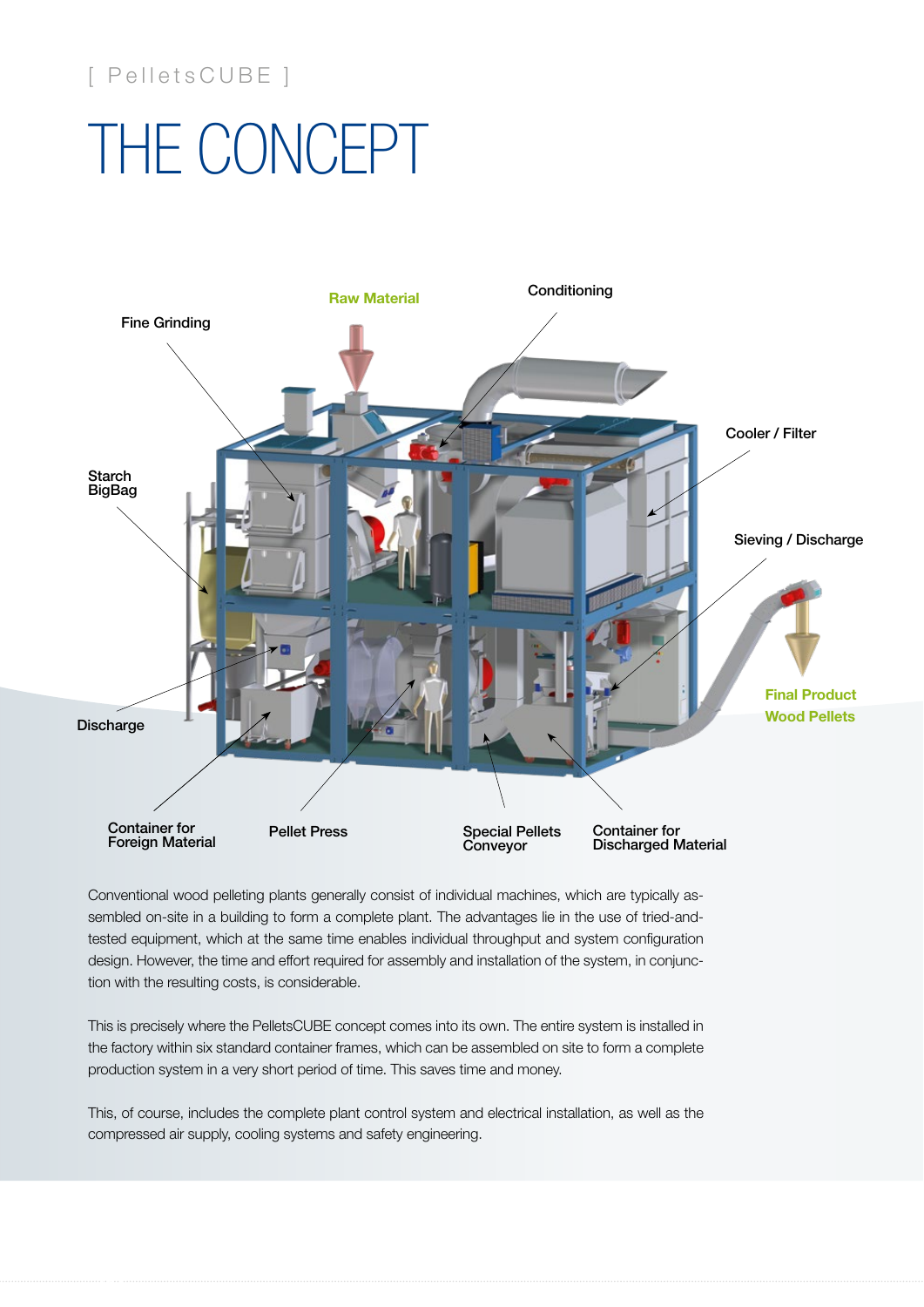

## YOUR BENEFIT



### **Ground Level**

**(optimised access to the press)**

#### **TECHNICAL BENEFITS:**

- // uncompromising dimensioning and robust design of all components
- // extremely soft pellet transfer from press to cooler via special belt conveyor
- // integrated improvement of pellet length using the Knoblinger-PelletsCALIBRATOR
- // trusted components and proven units
- // compact dimensions and little installation height
- // Installation of units inside and outside of buildings
- // low construction costs (only foundations, and media supply)
- // explosion protection and prevention in accordance with ATEX
- // simple approval process with authorities
- // quick installation / disassembly enables quick relocation

#### **BENEFITS FOR OPERATION AND MAINTENANCE:**

- // optimised maintenance access to all relevant parts and equipment
- // collection bins for foreign particles and waste material included
- // direct access to the press, for easy exchange of dies, rollers, and wear parts
- // easy exchange of filter bags from roof level

#### **Upper Level (access to hammer mill, conditioning, and pellet cooler)**



| <b>Type</b>    | t/h<br>softwood | t/h<br>hardwood | footprint LxW [mm]<br>(no stairway) | Height [mm]<br>(no railings) | <b>HHeight [mm]</b><br>(with railings) | electr.<br>connection [kW]* | water connection<br>[1/h] |
|----------------|-----------------|-----------------|-------------------------------------|------------------------------|----------------------------------------|-----------------------------|---------------------------|
| <b>CUBE M</b>  | 2.8             | 2.0             | 7,320 x 6,060                       | 5.800                        | 7.000                                  | 335                         | $-1$                      |
| <b>CUBE L</b>  | 4.0             | 3.0             | 7.320 x 6.060                       | 5.800                        | 7.000                                  | 495                         | - 11                      |
| <b>CUBE XL</b> | 5.0             | 4.0             | 7,320 x 6,060                       | 5.800                        | 7.000                                  | 575                         | - 11                      |

\*) depending on the raw material